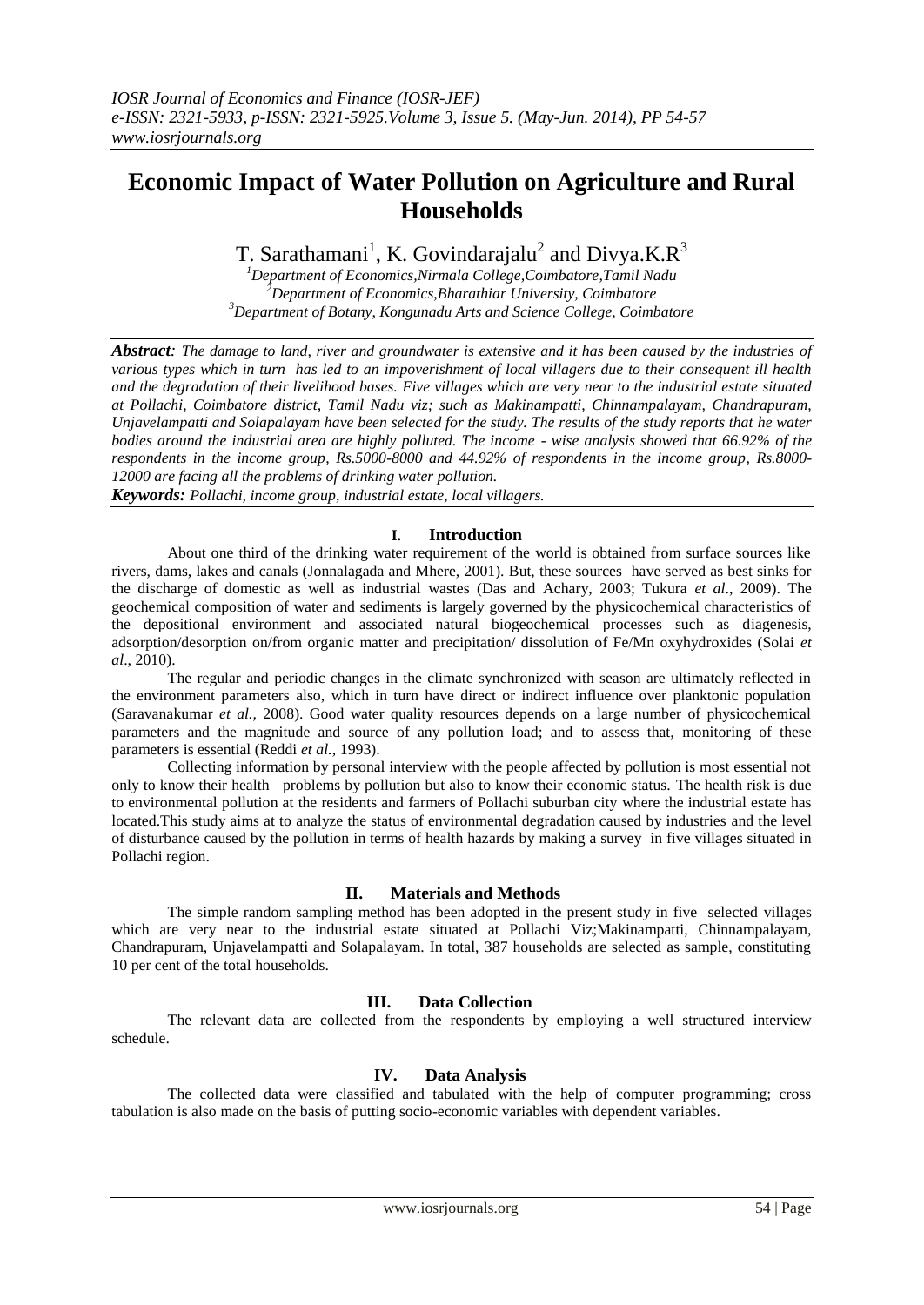## **V. Results and Discussion**

The data on the income-wise respondents views on effect of water pollution was clearly evaluated. It could be noted that more than two-third of the respondents in the income group, Rs. 5000 -8000 have frequent occurrence of dysentery and diarrhea in their households and majority of the respondents in the income group, Rs.15000 and above (40%) refered to the frequent occurrence of vomiting along with dysentery as a consequence of polluted drinking water in their area. The same view was also hold by the (32.69%) respondents in the lowest income group in the study areas.

The computed chi-square value 260.5 is greater than the Table value at 1 per cent level of significance. Hence, there is a significant association between income of the respondents and their views on the effects of water pollution.

| <b>Income</b><br>(Rs.) | Discharge of chemicals into<br>bodies<br>and<br>waste<br>water<br>Water | <b>Accumulation</b><br>Solid<br>waste around<br>bore wells | -<br>of Accumulation<br>of<br>garbage<br>and<br>sewage<br>around water sources | All        | Total |
|------------------------|-------------------------------------------------------------------------|------------------------------------------------------------|--------------------------------------------------------------------------------|------------|-------|
| <b>Upto 5000</b>       | 24 (46.15)                                                              | 8(15.38)                                                   | 5(9.62)                                                                        | 15(28.85)  | 52    |
| 5000 -8000             | 8(6.15)                                                                 | 13(10.00)                                                  | 22(16.92)                                                                      | 87(66.92)  | 130   |
| 8000 -12000            | 31(26.27)                                                               | 16(13.56)                                                  | 18 (15.25)                                                                     | 53(44.92)  | 118   |
| 12000 -15000           | 15(28.85)                                                               | 13(25.00)                                                  | 7(13.46)                                                                       | 17(32.69)  | 52    |
| 15000 and above        | 14(40.00)                                                               | 6(17.14)                                                   | 7(20.00)                                                                       | 8(22.86)   | 35    |
| Total                  | 92(23.77)                                                               | 56(14.47)                                                  | 59(15.25)                                                                      | 180(46.51) | 387   |

|  |  |  | Table -1. Income - wise Respondent's view for Pollution of Drinking Water |
|--|--|--|---------------------------------------------------------------------------|
|  |  |  |                                                                           |

Figures in parentheses denote percentage

#### **Chi-square Result**

| Chi square Calculated value | 290.4       |  |  |  |
|-----------------------------|-------------|--|--|--|
| Degrees of freedom          | . .         |  |  |  |
| Chi square table value 1%   | 220<br>: 22 |  |  |  |
|                             |             |  |  |  |

Table 2 presents data on the caste-wise respondent's views on the effects of drinking water pollution on human well - being. It could be noted that out of the total 387 respondents, 48.32 per cent of them stated that frequent occurrence of dysentery and diarrhea as the consequence of water pollution. More than half of the respondents of most backward caste (50.41%) and scheduled caste (57.34%) refered these problems in their area.

Of the total respondents, 26.36 per cent of them stated that the frequent occurrence of vomiting and dysentery are the consequences of water pollution. 13.44 per cent of the respondents stated that occasional occurrence of jaundice and the rest, 11.89 per cent of the respondents felt the occasional occurrence of water prone disease as consequences of water pollution in their locality. The statistical analysis by chi-square results revealed that the computed chi-square value 62.86 is greater than the Table value at 1 per cent level of significance. Hence, the differences in terms of caste are statistically identified as significant with respect to respondents' views on the effect of water pollution.

**Table – 2. Caste - wise Respondent's of views on effect of drinking water pollution in the study area.**

| <b>Caste Group</b>  | Frequent<br>occurrence of<br><b>Dysentery</b> and<br><b>Diarrhea</b> | Frequent<br>occurrence of<br><b>Vomiting and</b><br><b>Dysentery</b> | <b>Occasional</b><br>jaundice and<br>cholera | <b>Occurrence of water</b><br>prone disease | <b>Total</b> |
|---------------------|----------------------------------------------------------------------|----------------------------------------------------------------------|----------------------------------------------|---------------------------------------------|--------------|
| Forward caste       | 18(33.33)                                                            | 15(27.78)                                                            | 9(16.67)                                     | 12(22.22)                                   | 54           |
| Backward caste      | 26(37.68)                                                            | 18(26.09)                                                            | 12(17.39)                                    | 13(18.84)                                   | 69           |
| Most Backward caste | 61(50.41)                                                            | 38(31.40)                                                            | 11(9.09)                                     | 11(9.09)                                    | 121          |
| Scheduled caste     | 82(57.34)                                                            | 31(21.68)                                                            | 20(13.99)                                    | 10(6.99)                                    | 143          |
| Total               | 187(48.32)                                                           | 102(26.36)                                                           | 52(13.44)                                    | 46(11.89)                                   | 387          |

Figures in parentheses denote percentage

| <b>Chi-square Result</b>    |       |  |  |  |
|-----------------------------|-------|--|--|--|
| Chi square Calculated value | 62.86 |  |  |  |
| Degrees of freedom          |       |  |  |  |
| Chi square table value 1%   |       |  |  |  |

Table 3 reveals the data on the occupation-wise respondents' views on the effects of drinking water pollution. More than 60 per cent of the respondents from wage labour category (62.3%) suffer frequently with the problem of dysentery and diarrhea. A well over one third of the industrial employees (36.92%) suffering from vomiting along with dysentery. Majority of the government employees suffer occasionally with water prone diseases due to drinking of polluted water.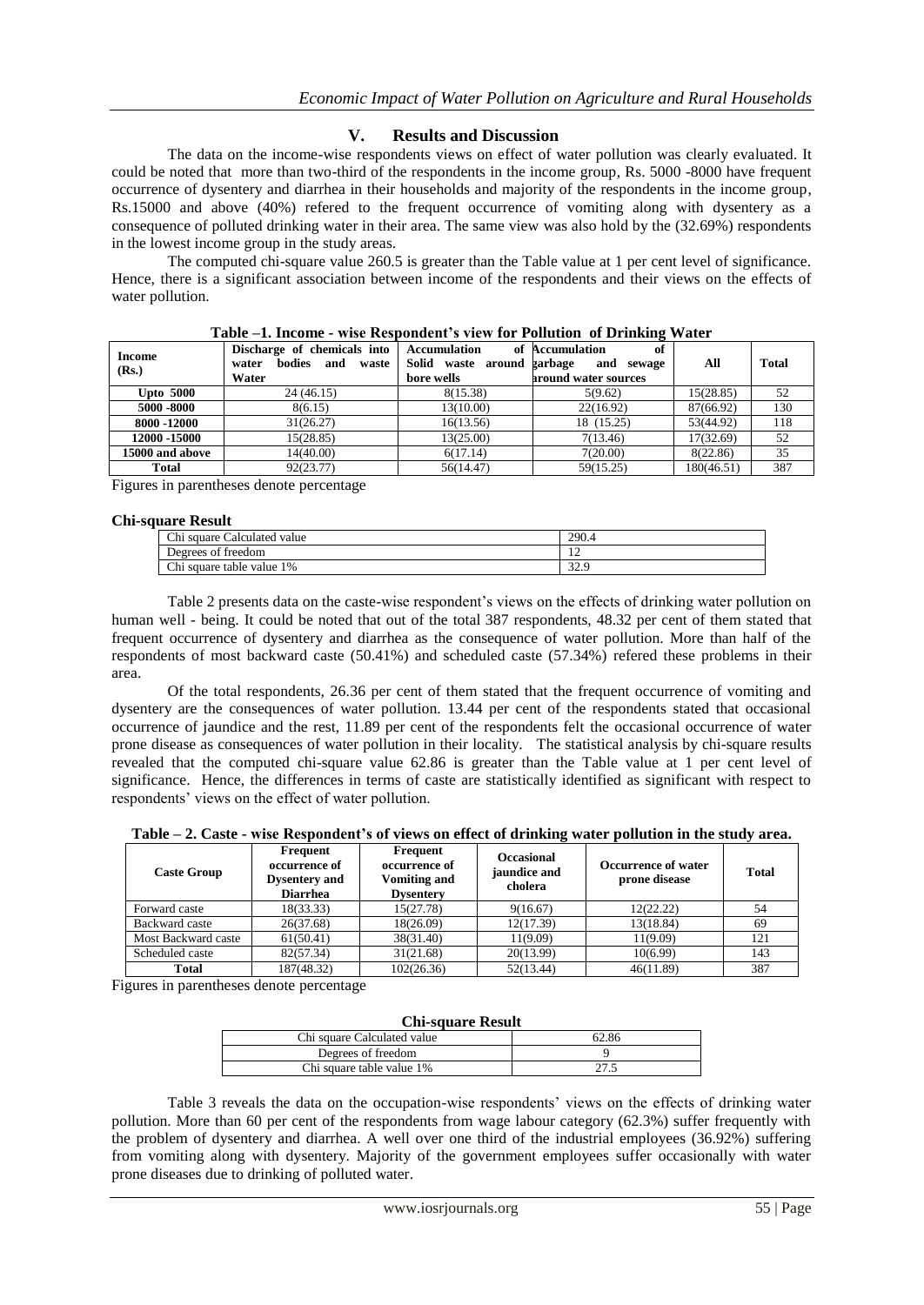The chi-square test is applied for further discussion. The computed chi-square value 197.8 is greater than the Table value at 1 per cent level of significance. Therefore, the difference in occupational status is statistically identified as significant with respect to respondents' views on effects of water pollution.

| <b>Occupation</b>           | Frequent<br>occurrence of<br>dysentery and<br>diarrhea | Frequent<br>occurrence of<br>vomiting and<br>dysentery | <b>Occasional jaundice</b><br>and cholera | Occurrence of water<br>prone disease | <b>Total</b> |
|-----------------------------|--------------------------------------------------------|--------------------------------------------------------|-------------------------------------------|--------------------------------------|--------------|
| Agriculture                 | 43(44.33)                                              | 35(36.08)                                              | 7(7.22)                                   | 12(12.37)                            | 97           |
| <b>Business</b>             | 19(40.43)                                              | 11(23.40)                                              | 9(19.15)                                  | 8(17.02)                             | 47           |
| Govt. Employees             | 23(41.07)                                              | 11(19.64)                                              | 11(19.64)                                 | 11(19.64)                            | 56           |
| <b>Industrial Employees</b> | 26(40.00)                                              | 24(36.92)                                              | 8(12.31)                                  | 7(10.77)                             | 65           |
| Wage Labour                 | 76(62.30)                                              | 21(17.21)                                              | 17(13.93)                                 | 8(6.56)                              | 122          |
| <b>Total</b>                | 187(48.32)                                             | 102(26.36)                                             | 52(13.44)                                 | 46(11.89)                            | 387          |

**Table – 3. Occupation - wise respondent's of views on effect of drinking water pollution in the study area**

Figures in parentheses denote percentage

| <b>Chi-square Result</b>    |       |  |  |  |
|-----------------------------|-------|--|--|--|
| Chi square Calculated value | 197.8 |  |  |  |
| Degrees of freedom          |       |  |  |  |
| Chi square table value 1%   | 39 Q  |  |  |  |

# **VI. Chi-square Result**

The reason for low yield of crops in industrial region is attributed to the following facts: The effluents produced from the existing units in industrial areas are acidic or neutral. The total dissolved solid (TDS) content is high, in addition to the levels of total suspended solids, chemical oxygen demand, biological oxygen demand, chlorides and sulphates. Fluoride content is high in the effluents discharged from the chemical manufacturing units.

It is observed that in the absence of any facilities to deal with poisonous waste water or toxic wastes, companies have resorted to indiscriminate discharge of their wastes. Besides the direct deteriorative effect of the fertility of the land, such practices also poison the groundwater used for irrigation. Farmers in the region report that yields have plummeted even while costs of extracting water have increased because new or deeper borewells have to be dug as an alternative to the contaminated groundwater in the existing wells. Habitat loss and habitat degradation are also major reasons for worldwide biodiversity loss in ecosystems, and are caused by a multitude of anthropogenic disturbances (Allan and Flecker, 1993; Richter 1997). The threat of global climate change is pervasive across all of the Earth's ecosystems, and is also often cited as a major threat to biodiversity (Sala et al., 2000; Strayer and Dudgeon, 2010).

The ability of plants to absorb nutrients can be altered by changes in TDS. Discharge of effluents on land, as has been and continues to be the practice in many industries, alters the soil's organic matter content and hampers the ability of soil organisms to replenish the organic content. The waste water has affected the water springs, and therefore, agriculture. Coconut, mango and tamarind yields are affected right at the flowering stage due to pollution in the study areas. Farm workers complain of sores on their limbs because of contact with contaminated water and sludge. In addition, the persons working in fields close to factories are also facing the threat of injury due to gas leaks or other such mishaps.

# **VII. Conclusion**

The pollution crisis and the energy requirement are mere different sides of the same coin. Industries have polluted the adjoining villages in many ways. The pollutants discharged from the industry degrades the soil quality. The soil quantity is damaged and its results are in the form of loss of crop yield. The water bodies around the industrial area are highly polluted. Hence, it is suggested to develop alternative sources of water for irrigation. It could be mainly in the form of developing canal irrigation, proper utilization of available surface water and storing of surplus rain water by the ways of constructing irrigation tanks.

### **Acknowledgement**

The authors are very much thankful to their concerned Management and Principal of Nirmala College, Coimbatore, to promote research activities so as to facilitate the Government of Tamil Nadu and to help local residents.